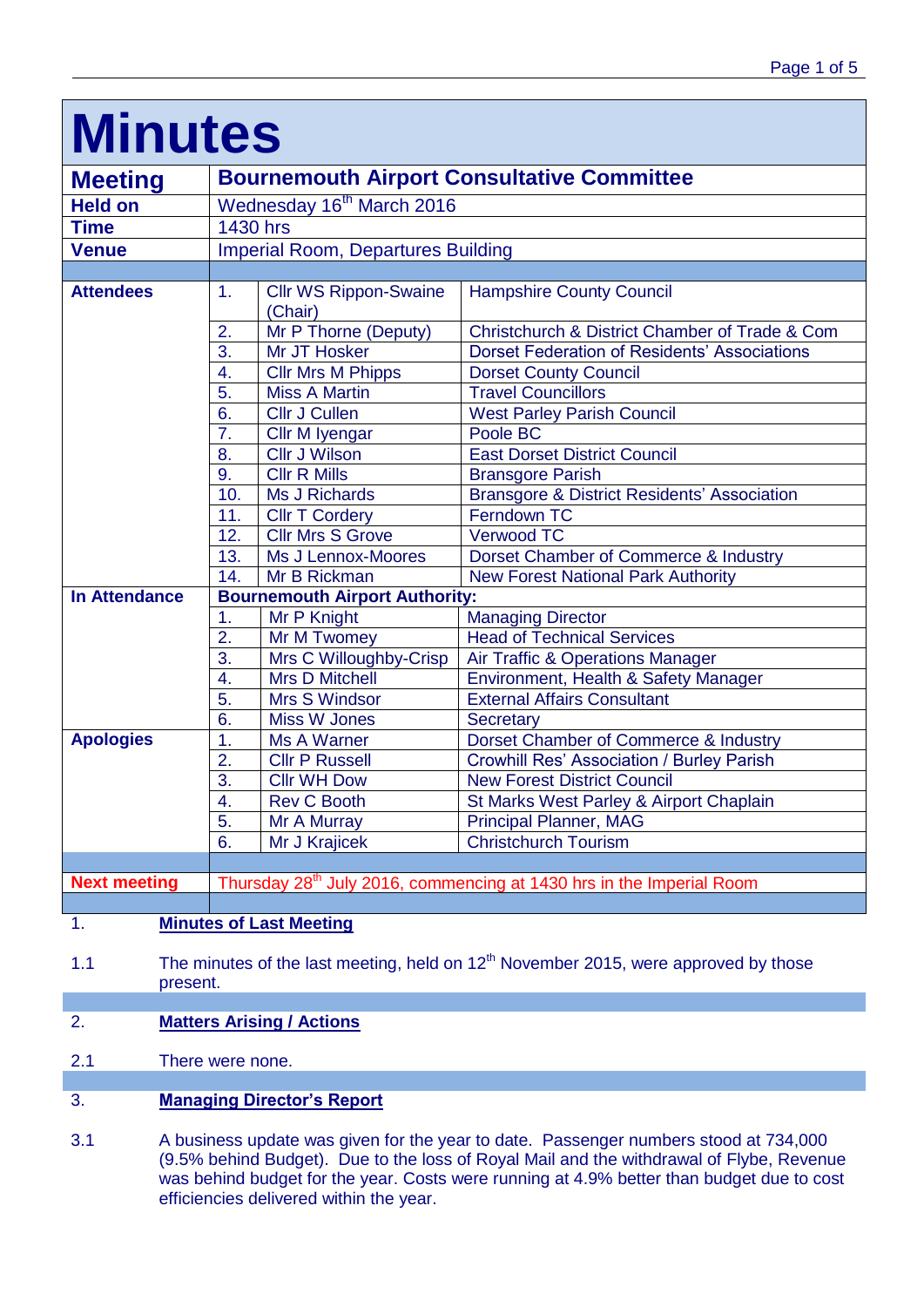- 3.2 Load factor performance for Ryanair, Thomson and Easyjet during the year was encouraging.
- 3.3 A business forecast was given for 2016/17 which would see passenger numbers of approximately 600,000. The main drive for the year would be tight cost control and increasing revenue.
- 3.4 MAG Commercial Team was having ongoing discussions with a number of airlines in order to drive future growth.
- 3.5 On a positive note, there would be additional cruise flights during 2016/17 and the commencement of flights by a new operator to Bournemouth, Lo Lo.com holidays which will operate weekly flights to Skaithos.
- 3.6 General Aviation (GA) continued to perform well with a number of expressions of interest in new hangar development.
- 3.7 A Member enquired as to aircraft parking revenue. The Airport replied that it had significant areas available to park aircraft and that it was happy to discuss aircraft parking agreements with customers within all aircraft size brackets.
- 3.8 The Airport was asked whether the growth of student flights would be affected by the withdrawal of Flybe. The Airport confirmed that this was still an area which the Airport was proactively promoting and saw growth opportunities
- 3.9 A Member asked whether the Airport would be able to attract an airline whose destination had been dropped at either Southampton Airport or Bristol Airport. The Airport replied that it was always open to discussions with airlines when a growth opportunity was identified.
- 3.10 The Airport was asked whether there was still interest from the low cost airlines to adopt long haul flights. The Airport had not been approached in regard to long haul flights other than the cruise type flights already being operated. The long Bournemouth runway would be suitable for long haul flights if the opportunity arose.
- 3.11 A Member asked whether there were any other domestic flight operators who could replace Flybe. The Airport stated that Flybe was the largest domestic operator of the aircraft size best suited for this type of operation and had very limited competition. As stated, earlier discussions were ongoing with a number of operators which could possibly deliver domestic routes in the future.
- 3.12 The Airport highlighted that APD (Aircraft Passenger Duty) continued to restrict growth, as airlines like Ryanair could fly from other European countries for less.
- 3.13 A Member enquired as to the football flights and stated that it was highly likely that Bournemouth Football Club would remain in the Premier League. The Airport advised that AFC Bournemouth were regularly flying from Bournemouth to away matches and that visiting Premier league teams were regularly flying into Bournemouth. This was providing a very welcomed additional revenue stream.
- 3.14 The Airport highlighted that it had seen an increase in demand for holidays in Southern Europe, due to the unsettled situation in a number of other holiday destinations.
- 3.15 As from April 2016, the Airport Fees and charges would increase by 3%.
- 3.16 A discussion took place regarding Car Parking charges for 2016/17.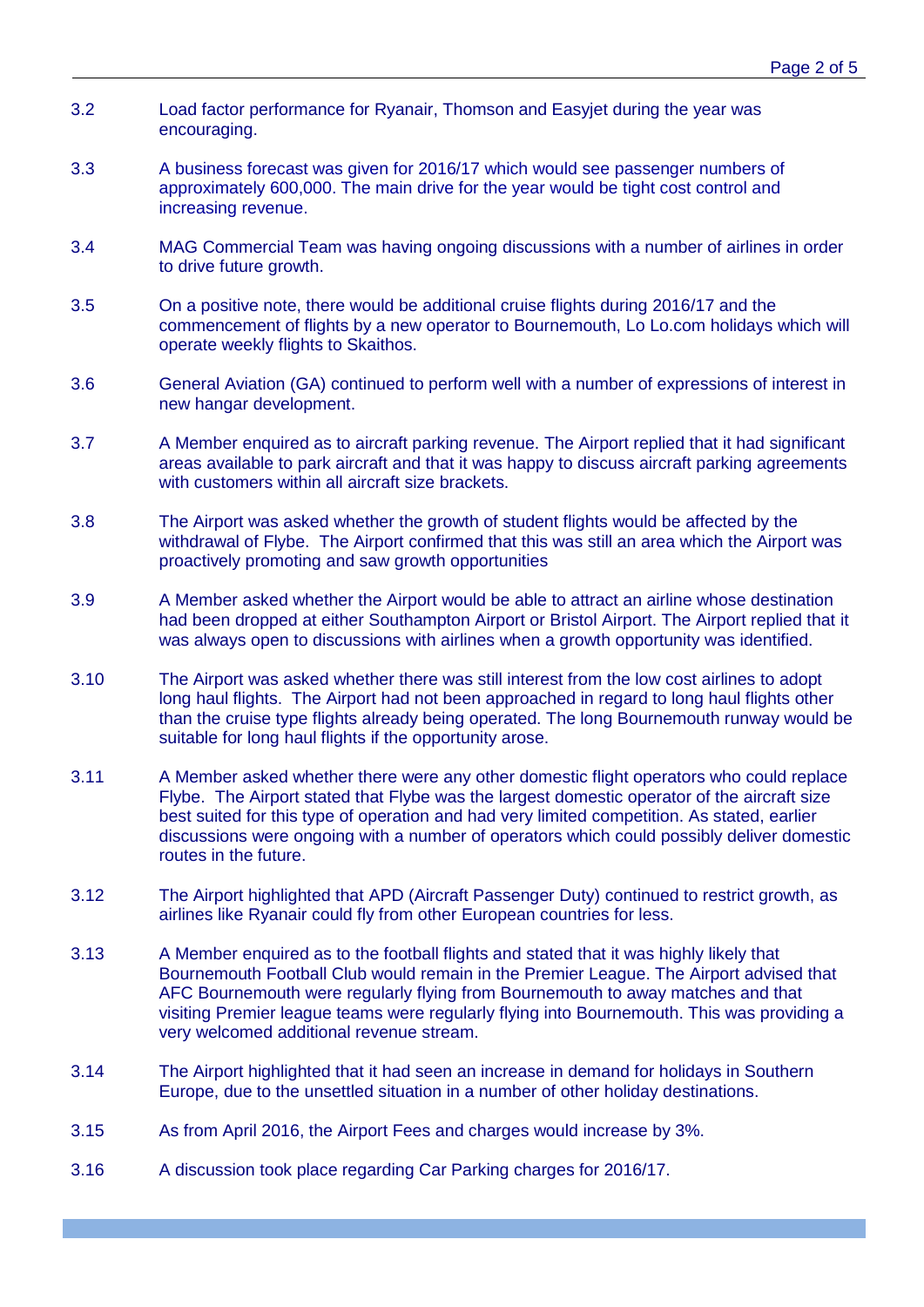## 4. **Aircraft Noise Report**

- 4.1 For the period March 2015 to the end of February 2016, there had been 72 complaints from 69 complainants (not including repeat complainants). Of the 72 complaints, 68 aircraft were found to be compliant and 4 non-compliant. The non-compliant were helicopters conducting pleasure flights, commercial flights and private jets, the operators had been contacted.
- 4.2 For the same period, there had been 250 complaints from 3 repeat complainants, broken down as follows:
	- \* 14 complaint from 1 person from Broadstone
	- \* 235 complaints from 1 person from Merley
	- \* 1 complaint from 1 person in Ferndown
- 4.3 A Member asked when the complainant from Ferndown would be removed from the repeat complainants' data. The Airport confirmed that as data was for a rolling year, the complainant from Ferndown would be removed from the data by the next meeting.
- 4.4 The complaints (not including repeat complainants) were split into Light Aircraft (11), Mail (12), Commercial (11), Helicopters (25 – pleasure flights, general training aircraft, not the Police Helicopter operation) and Other, for example executive operations and complaints of a general nature (13). Note that these complaints spanned the period of a year. Complaint areas were shown, including Burley at 10, Bournemouth at 11, 10 from Poole and 3 from Wimborne.
- 4.5 When analysed into time of day, there were 15 complaints about night operations and 55 complaints concerning day. Again, these figures were for a 12 month period.
- 4.6 A Member asked how complaints were reported. The Airport advised that the public could report noise complaints by telephone but the majority were by email.
- 4.7 An update was given on the upgrade of the Webtrak system which would give users a more detailed location of aircraft movements from the Airport. It would give the point of closest approach to their property. There would also be a direct complaint line on the system.
- 4.8 A Member asked whether this would increase the number of complaints to investigate. The Airport believed that this should reduce the number of complaints, as the system would confirm the actual distance the aircraft was from their property.
- 4.9 The Airport was asked whether Webtrak would be located in the same place on the website. The Airport confirmed that it would.

### 5. **Planning & Policy**

- 5.1 Local Enterprise Partnership: As previously reported, the package of Airport access improvements works was being progressed through the Growth Deal and that the Airport was now Chairing the LEP Airport Growth Board.
- 5.2 Planning applications have been submitted for Hurn Roundabout (PL/1935/13) and Chapel Gate (PL/1936/13) as part of the package of improvements works.
- 5.3 DCC anticipated determination dates for both applications by May 2016.
- 5.4 The Airport was generally supportive but had various detailed concerns especially with the Chapel Gate scheme.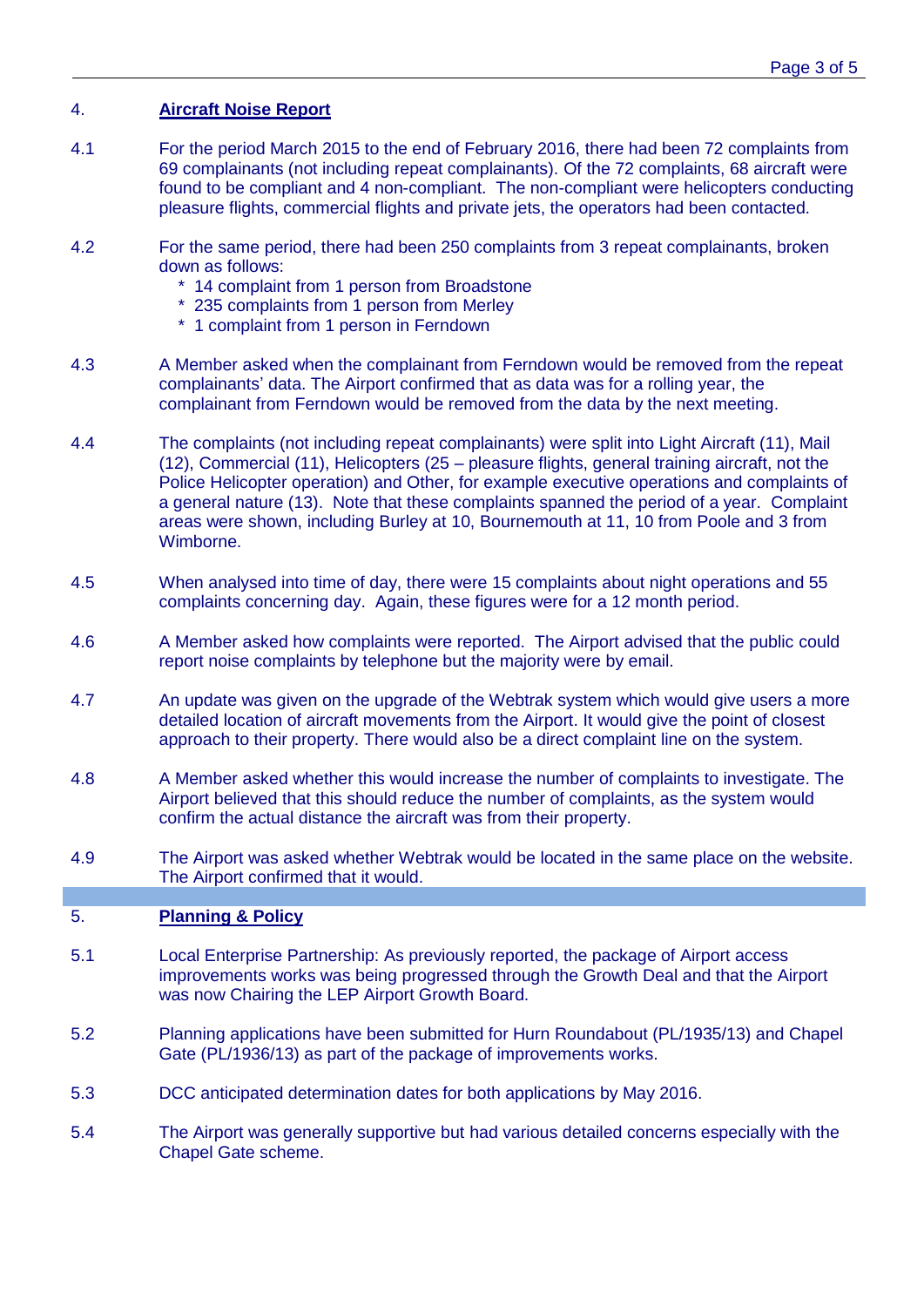- 5.5 A Member explained the impact the submitted improvement works would have on Hurn. Though the listed cottages would be quieter, Hurn Post Office would lose its left hand turn which meant vehicles would have to turn right and go around the Roundabout and back up. Also, hundreds of trees would have to be felled though there would be a replanting scheme. There would be a Toucan crossing across Avon Causeway for walkers, cyclists and horse riders and a push-button activated horse crossing points on Christchurch Road and Parley Lane.
- 5.6 A Member highlighted that no land purchases had been procured and that this could take 12 months.
- 5.7 A Member asked whether this would ease problems at Matchams Lane. Another Member replied that the entrance and exit from Matchams Lane would be widened to ease access. Subject to planning permission, works should commence Autumn 2017.
- 5.8 A Member asked whether the money was available. The Airport advised that this was with the LEP fund.
- 5.9 A Member asked if the planning permission was with Christchurch Borough Council. The Airport replied that it was with Dorset County Council and all information was in the public domain.
- 5.10 Chapel Gate scheme would see the removal of the roundabout for a traffic light system. The Airport was concerned with traffic build up on the undershoot of the runway. A Member stated that the argument for a traffic light system was to ease traffic flow at peak times and manage traffic to and from the Business Park. A Member highlighted problems should the traffic back up to Parley lights and that a slip road was needed at the Airport and a slip road on the west side onto the roundabout, this was a simple solution. The Airport stated that all feedback could be given on the scheme via Dorset County Council.
- 5.11 Other Local Issues:
	- i) The works at the Airport entrance had been completed and the junction formally adopted.
	- ii) DCCI were in the process of negotiating the final objection to the proposed Traffic Regulation Order on the B3073 and Hurn Court Lane. Should they be unsuccessful, DCCI would have to hold a Public Inquiry.
	- iii) Discussions were ongoing with the developer of Parkfield School, Christchurch Borough Council were still awaiting a Travel Plan to comply with condition of the planning permission. The Airport was, of course, extremely interested in the content of the Travel Plan. Work onsite was behind schedule for a September 2016 opening. A Member asked whether the Airport could assist with accommodating students. The Airport advised that there was no available space to do so.
	- iv) The off-site parking operator at Wonderland had re-submitted their planning application. The application was for 75 vehicles on the existing car park. The decision rested with Christchurch Borough Council.
- 5.12 Aviation Park West: Construction of AIM Aviation was ongoing with anticipated occupation November 2016. Development had now commenced on 42K sq m scheme for Curtiss Wright with anticipated occupation February 2017. This would create 500 new jobs on the site. A Member stated that the new developments should help bus numbers. Another Member asked whether the LEP money was aimed at enhancing the Business Park rather than the Airport. The Airport replied that development of Poole Port and Bournemouth Airport and the surrounding infrastructure was key to growth in Dorset and were the main projects of the LEP.